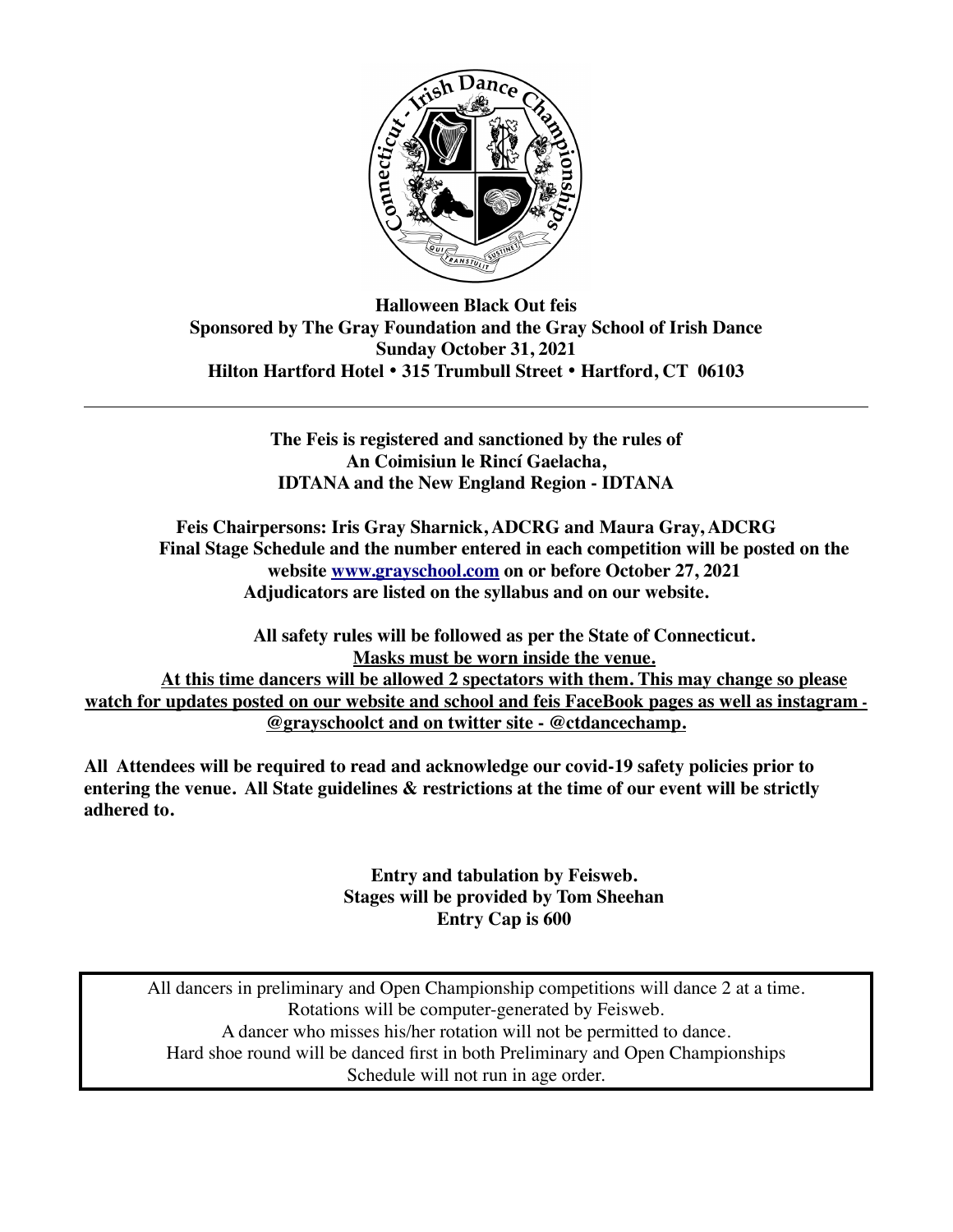**PLEASE NOTE**: **Solo costumes are not permitted in PreBeginner, Beginner and Advanced Beginner categories. Only class costumes or skirts and blouses are allowed.**

## **PRE BEGINNER - AFTER LUNCH – TBA WITH FINAL SCHEDULE**

**Open to boys and girls under 6. Will dance one step one at a time. Entry fee = \$15.00 per dance. Music speeds: Reel-122 and Light Jig-115.** 

| <b>Boys &amp; Girls</b>  | R |  |
|--------------------------|---|--|
| Under $6$ ( $\geq$ 2015) |   |  |

#### **BEGINNER: AFTER LUNCH TBA WITH FINAL SCHEDULE**

**A competitor who has not taken Irish dancing lessons from a registered teacher prior to Sept. 1st of the previous year (2018). A beginner must move into the Advanced Beginner category the next year. Dancers will dance two steps two at a time. Boys will be separated if there are 5 or more boys. Music speeds: Reel/Slip Jig at 122, Light Jig at 115 Entry fee = \$15.00 per dance.** 

**Adult Beginner: An adult beginner is a competitor who never took Irish dancing lessons as a juvenile and is over 18 years of age.** 

| Girls & Boys                   | R  | Lt<br>J | SJ |
|--------------------------------|----|---------|----|
| Under 5<br>(≥2016)             | 3  | 4       | 5  |
| <b>Under 6 (2015)</b>          | 6  | 7       | 8  |
| <b>Under 7 (2014)</b>          | 9  | 10      | 11 |
| <b>Under 8 (2013)</b>          | 12 | 13      | 14 |
| <b>Under 9 (2012)</b>          | 15 | 16      | 17 |
| Under 10<br>(2011)             | 18 | 19      | 20 |
| <b>Under 11</b><br>(2010)      | 21 | 22      | 23 |
| <b>Under 12</b><br>(2009)      | 24 | 25      | 26 |
| <b>12 &amp; Over</b><br>≤2008) | 27 | 28      | 29 |

## **ADVANCED BEGINNER: AFTER LUNCH TBA WITH FINAL SCHEDULE**

**An Advanced Beginner who wins 1st, 2nd or 3rd place will advance to the Novice category in that particular dance. Dancers will dance two steps two or three at a time.**

**Boys will be separated if there are 5 or more boys. Music speeds: Reel/Slip Jig at 122 and Light Jig at 115, Heavy Jig at 92, Hornpipe at 138. Entry fee = \$15.00 per dance.** 

| Girls & Boys               | R   | SJ  | Lt J | H.J | H          |
|----------------------------|-----|-----|------|-----|------------|
| Under $6$ ( $\geq$ 2015)   | 101 | 102 | 103  | 104 | 105        |
| <b>Under 7 (2014)</b>      | 106 | 107 | 108  | 109 | <b>110</b> |
| <b>Under 8 (2013)</b>      | 111 | 112 | 113  | 114 | 115        |
| <b>Under 9 (2012)</b>      | 116 | 117 | 118  | 119 | 120        |
| <b>Under 10 (2011)</b>     | 121 | 122 | 123  | 124 | 125        |
| <b>Under 11 (2010)</b>     | 126 | 127 | 128  | 129 | 130        |
| <b>Under 12 (2009)</b>     | 131 | 132 | 133  | 134 | 135        |
| <b>Under 13 (2008)</b>     | 136 | 137 | 138  | 139 | 140        |
| 13 & Over<br>$(\leq 2007)$ | 141 | 142 | 143  | 144 | 145        |
| Adult $25+$                | 146 | 147 | 148  | 149 | 150        |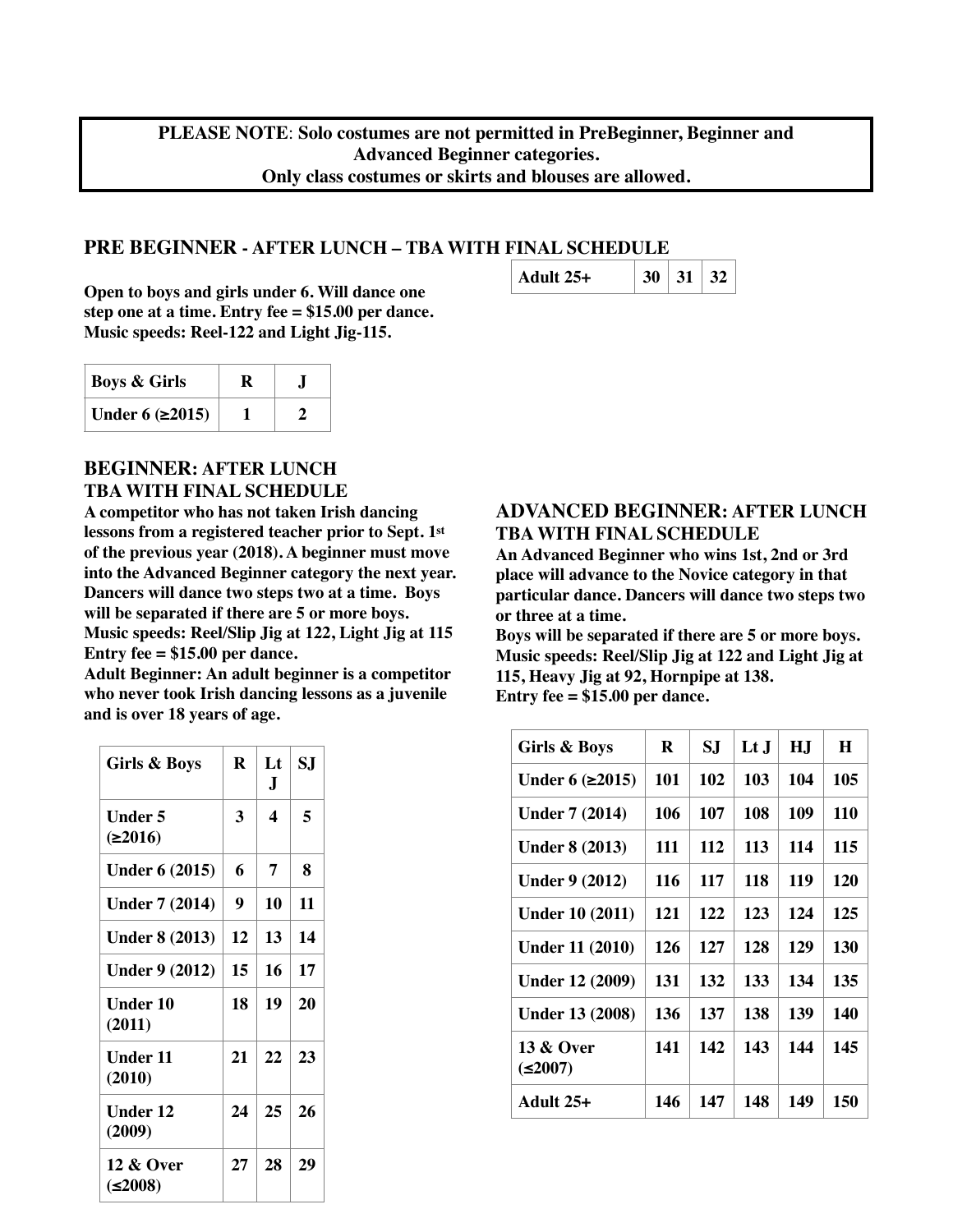**NOVICE: Following Prizewinner** 

**A student who has won a1st, 2nd or 3rd place as an Advanced Beginner. A novice who wins a 1st place will advance to the Open (Prizewinner) category in that particular dance. Only move in the dance you have won in.**

**Dancers will dance two steps two at a time. Traditional Sets will be danced three at a time.** 

**Boys will be separated if there are 5 or more boys.** 

**Music speeds: Reel /Slip Jig at 113, Light Jig at 115, Heavy Jig at 73 or 92, Hornpipe at 113 or 138.** 

**Entry fee = \$15.00 per dance.** 

| Girls &<br><b>Boys</b>         | R   | S.J | $L t$ J | HJ  | H   | <b>TSet</b> |
|--------------------------------|-----|-----|---------|-----|-----|-------------|
| <b>Under 6</b><br>(2015)       | 201 | 202 | 203     | 204 | 205 | 206         |
| <b>Under 7</b><br>(2014)       | 207 | 208 | 209     | 210 | 211 | 212         |
| <b>Under 8</b><br>(2013)       | 213 | 214 | 215     | 216 | 217 | 218         |
| <b>Under 9</b><br>(2012)       | 219 | 220 | 221     | 222 | 223 | 224         |
| <b>Under 10</b><br>(2011)      | 225 | 226 | 227     | 228 | 229 | 230         |
| <b>Under 11</b><br>(2010)      | 231 | 232 | 233     | 234 | 235 | 236         |
| <b>Under 12</b><br>(2009)      | 237 | 238 | 239     | 240 | 241 | 242         |
| <b>Under 13</b><br>(2008)      | 243 | 244 | 245     | 246 | 247 | 248         |
| <b>Under 14</b><br>(2007)      | 249 | 250 | 251     | 252 | 253 | 254         |
| <b>14 &amp; Over</b><br>(2006) | 255 | 256 | 257     | 258 | 259 | 260         |
| Adult $25+$                    | 261 | 262 | 263     | 264 | 265 | 266         |

**PRIZEWINNER - starting at 8:30 am A student who has won a 1st place in Novice.**

**Dancers will dance two steps two at a time. Traditional Sets will be danced three at a time.** 

**Boys will be separated if there are 5 or more boys.** 

**Music speeds: Reel /Slip Jig at 113, Light Jig at 115, Heavy Jig at 73 or 92, Hornpipe at 113 or 138.** 

**Entry fee = \$15.00 per dance.** 

| Girls & Boys              | R   | S.J | HJ  | H   | <b>TSet</b> |
|---------------------------|-----|-----|-----|-----|-------------|
| Under 6<br>(2015)         | 301 | 302 | 303 | 304 | 305         |
| Under 7<br>(20014)        | 306 | 307 | 308 | 309 | 310         |
| <b>Under 8</b><br>(2013)  | 311 | 312 | 313 | 314 | 315         |
| <b>Under 9</b><br>(2012)  | 316 | 317 | 318 | 319 | 320         |
| <b>Under 10</b><br>(2011) | 321 | 322 | 323 | 324 | 325         |
| <b>Under 11</b><br>(2010) | 326 | 327 | 328 | 329 | 330         |
| <b>Under 12</b><br>(2009) | 331 | 332 | 333 | 334 | 335         |
| <b>Under 13</b><br>(2008) | 336 | 337 | 338 | 339 | 340         |
| <b>Under 14</b><br>(2007) | 341 | 342 | 343 | 344 | 345         |
| 14 & Over<br>(2006)       | 346 | 347 | 348 | 349 | 350         |
| Adult 25+                 | 351 | 352 | 533 | 355 | 356         |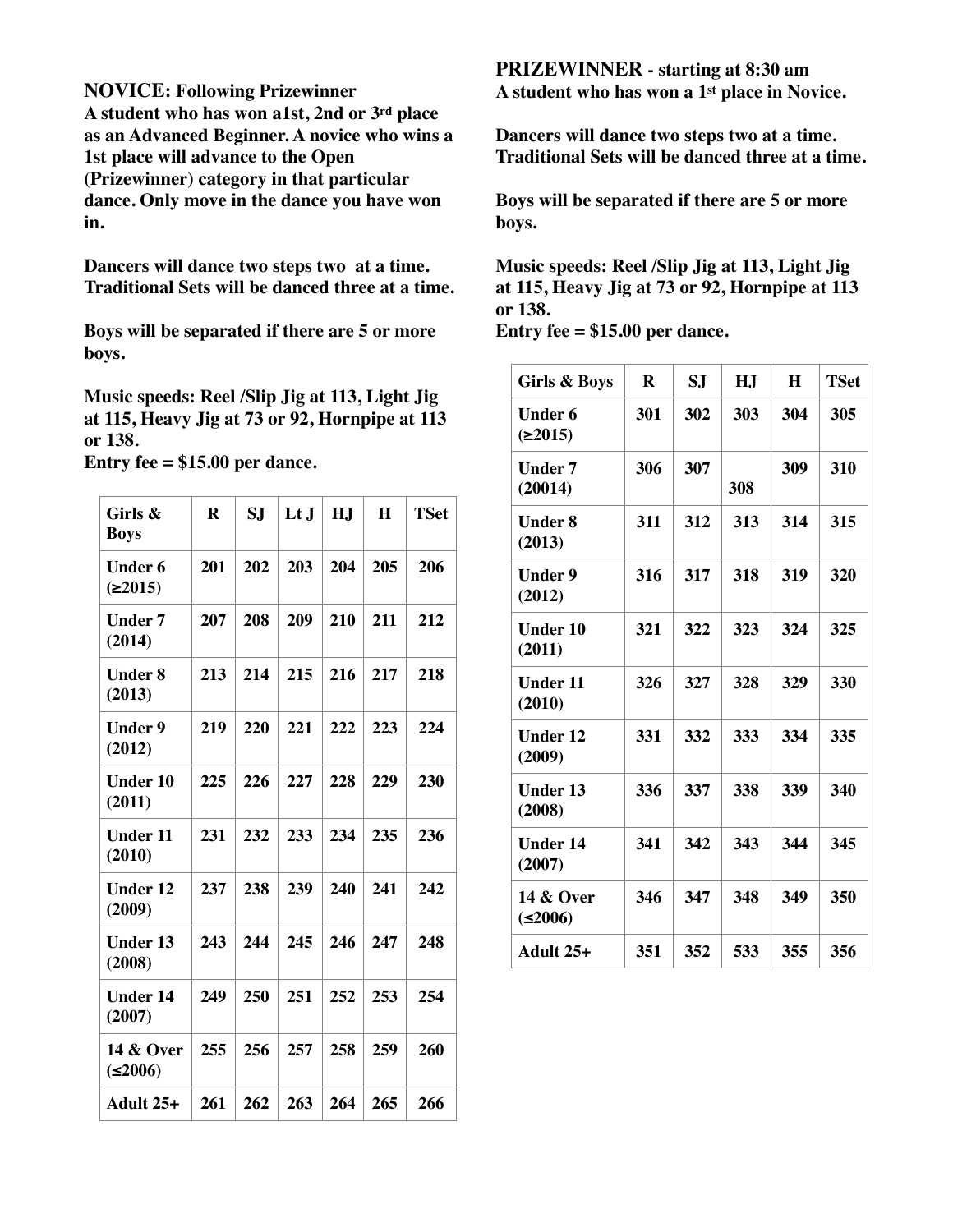## **PRELIMINARY CHAMPIONSHIPS** - **Starting at 8:30 am**

**Open to those dancers who have placed first in Prizewinner Solo light dance (Reel or Slip Jig) and Heavy dance (Jig or Hornpipe). A dancer who wins two first place preliminary championships in one calendar year must move on to open championship the following year or as soon as the second win is achieved in any age category in the following years. First second or third place winners in open championship in the past two years must compete in open championship.**

**Solo awards will be presented for light and heavy rounds.** 

**Dancers will perform A) Reel/Jig or B) Reel/Hornpipe or C) Slip Jig/Jig or D) Slip Jig/Hornpipe. Reel/Jig will be danced for 48 bars of music and Slip Jig/ Hornpipe will be danced for 40 bars of music.**

**There will be a change fee of \$20.00 for changes made after Oct.15, 2021 but before Oct.23, 2021 Entry fee = \$50.00. Two Solo rounds will be awarded.** 

| Girls & Boys              | <b>Preliminary</b><br><b>Championships</b> |
|---------------------------|--------------------------------------------|
| Under $8$ ( $\geq$ 2009)  | 700 $(A, B, C \text{ or } D)$              |
| <b>Under 9 (2012)</b>     | 701 (A, B, C or D)                         |
| <b>Under 10 (2011)</b>    | 702 (A, B, C or D)                         |
| Under 11 (20010)          | 703 (A, B, C or D)                         |
| <b>Under 12 (2009)</b>    | 704 $(A, B, C \text{ or } D)$              |
| <b>Under 13 (2008)</b>    | 705 (A, B, C or D)                         |
| <b>Under 14 (2007)</b>    | 706 $(A, B, C \text{ or } D)$              |
| Under 15 (2006)           | 707 (A, B, C or D)                         |
| Under 16 (2005)           | 708 (A, B, C or D)                         |
| 16 and Over $(\leq 2004)$ | 709 (A, B, C or D)                         |

## **OPEN CHAMPIONSHIPS – Starting at 8:30 am**

**Dancers will perform three rounds. Dancers will perform A) Reel/Jig /Set or B) Reel/Hornpipe/Set or C) Slip Jig/Jig/Set or D) Slip Jig/Hornpipe/Set. Under 9 must dance a traditional set.**

**Solo awards will be presented for light, heavy and set rounds.** 

**There will be a change fee of \$20.00 for changes made after Oct.15, 2021 but before Oct.23, 2021 Entry fee = \$60.00. Three Solo rounds will be awarded.** 

| <b>Girls</b>              | <b>Open Championships</b> |
|---------------------------|---------------------------|
| Under $9$ ( $\geq 2012$ ) | 800 (A, B, C or D)        |
| <b>Under 10 (2011)</b>    | 801 (A, B, C or D)        |
| <b>Under 11 (2010)</b>    | 802 (A, B, C or D)        |
| <b>Under 12 (2009)</b>    | 803 (A, B, C or D)        |
| <b>Under 13 (2008)</b>    | 804 (A, B, C or D)        |
| <b>Under 14 (2007)</b>    | 805 (A, B, C or D)        |
| Under 15 (2006)           | 806 (A, B, C or D)        |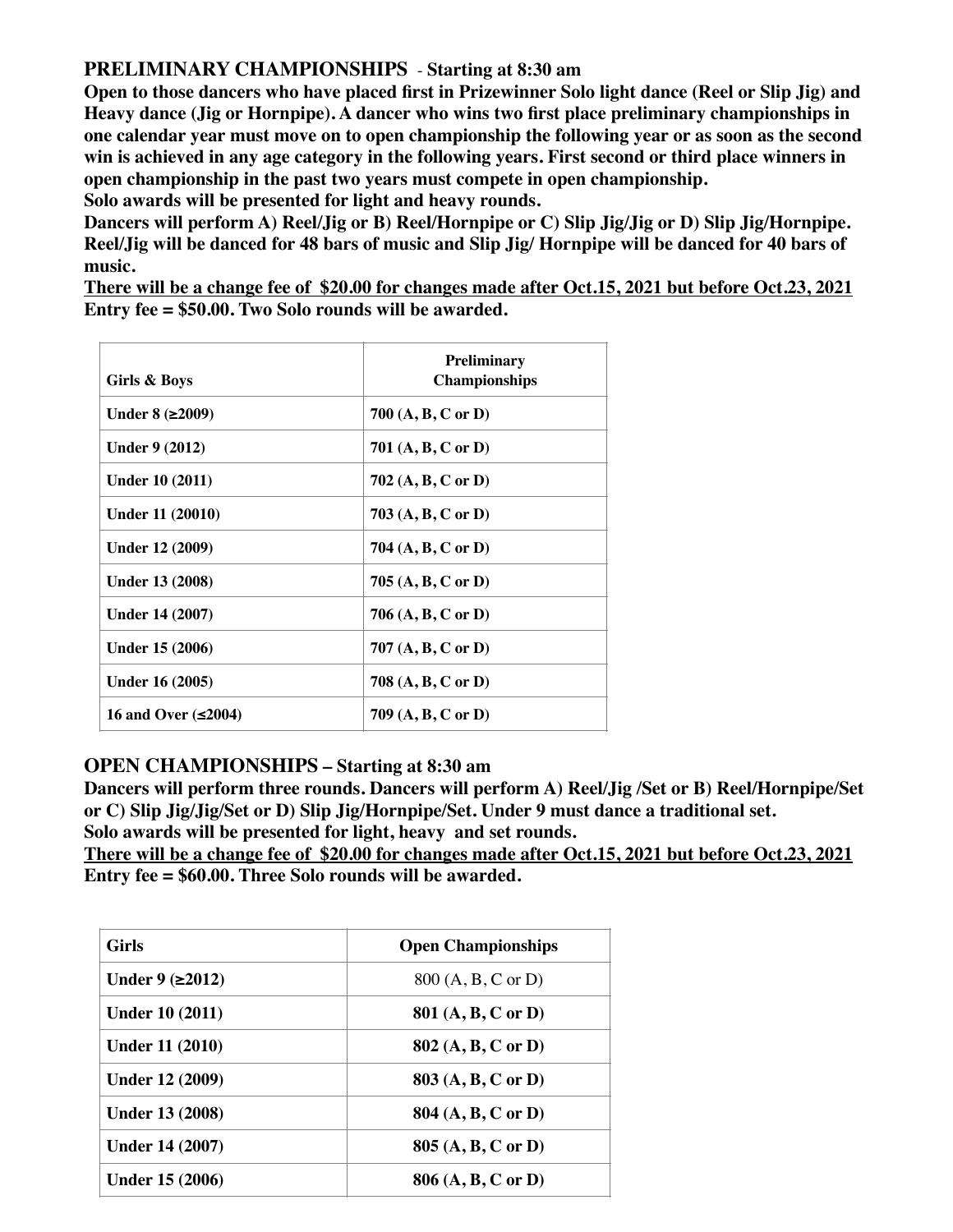| Under 16 (2005)           | $807(A, B, C \text{ or } D)$  |
|---------------------------|-------------------------------|
| Under 17 (2004)           | 808 (A, B, C or D)            |
| <b>Under 18 (2003)</b>    | 809 (A, B, C or D)            |
| 18 and Over $(\leq 2000)$ | 810 $(A, B, C \text{ or } D)$ |

| <b>Boys</b>               | <b>Open Championships</b> |
|---------------------------|---------------------------|
| Under $9$ ( $\geq 2012$ ) | <b>811</b> (A or B)       |
| <b>Under 10 (2011)</b>    | <b>812 (A or B)</b>       |
| Under 12 (2010-2009)      | <b>813 (A or B)</b>       |
| Under 14 (2008-2007)      | <b>814 (A or B)</b>       |
| Under 16 (2006-2005)      | <b>815 (A or B)</b>       |
| 16 and Over $(\leq 2004)$ | <b>816 (A or B)</b>       |

Halloween **SPOOKTACULAR!** Charity Competition to benefit St. Jude's Children's Hospital. **The first place will be a Pumpkin filled with candy. Blackout Attire. Entry Fee is \$15.00 - Not included in the family fee.** 

**Requirements: Traditional Set of choice - girls and boys together Competition #910 - Under 10 Competition #911 - Under 12 Competition #912 - Under 14 Competition #913 - Under 16 Competition #914 - 16 and Over** 

**Irish Art Competition - Competitor must submit a free hand drawing of an Irish Treasure. Requirements: size 9" by 12" - Pastels only. Entry Fee - \$15 - Not included in the family fee. Must be handed in at the entry table TBA** 

**Competition #900 - Under 12 Competition #901 - Under 16 Competition #902 - 16 and Over**

- **• At this time dancers will be allowed 2 spectators only to accompany them. This may change so please watch for updates posted on our website and school and feis FaceBook pages as well as instagram - @grayschoolct and on twitter site - @ctdancechamp.**
- **• No food or beverages may be brought into the hotel; however an assortment of refreshments will be on sale all day.**
- **• The hotel block at the Hilton Hartford Hotel** • **315 Trumbull Street** • **Hartford, CT 06103will open for bookings on August 30th.**
- **• Guests may make their reservations by calling Hilton's toll free reservation line (800) 754-7941and requesting the "Connecticut Irish Dance Championship 2021" . Group block code is CTIDC. The room rate is \$119 per night plus tax. Rooms must be booked by Wednesday September 29th.**

**Parking - On-site parking - \$15.00 for day only guests and \$19 for overnight guests**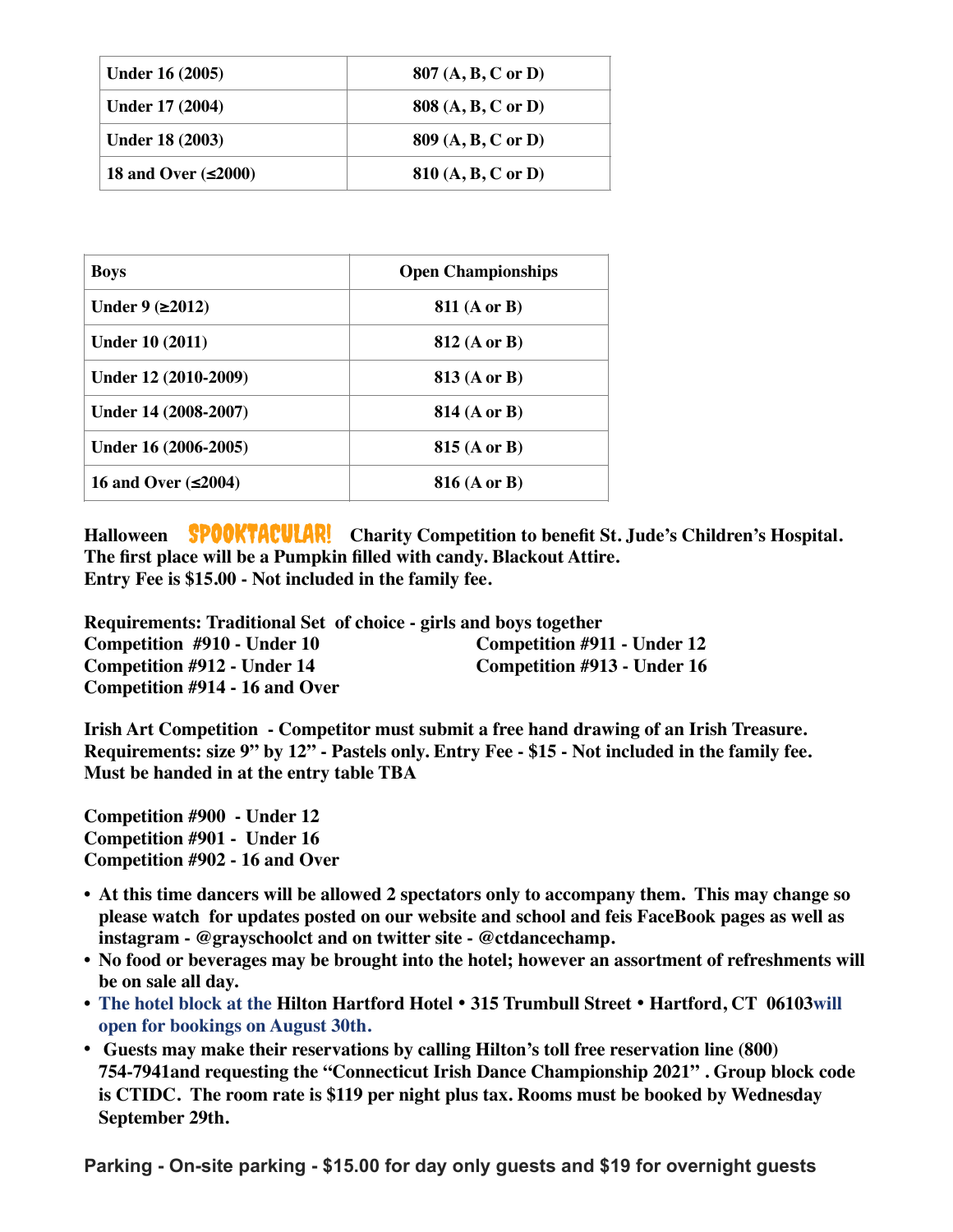## **DIRECTIONS:**

**84- Eastbound-Take exit 49 (Ann & High Street), go straight to the third light, make a right the hotel is on the right. Go past the hotel to the first light turn right onto Church Street, go 1/2 block to parking garage and turn right; Hilton hotel Hartford, CT parking is located immediately on the right side. 84-Westbound -Take exit 50 (Main Street)- go straight to the 3rd light, make left on to Trumbull. Hotel will be on right side, one block down. Go past the hotel to the first light turn right onto Church Street, go 1/2 block to parking garage and turn right; Hilton parking is located immediately on the right side.**

**I-91 North/South- Take exit 32b (Trumbull Street) - Continue straight through the light at the end of the exit. Go straight up the hill and the hotel will be on the right. Go past the hotel to the first light turn right onto Church Street, go 1/2 block to parking garage, make right park on the right side. Visit the hotel website to get exact directions from your home.** 

#### **ENTRY INFORMATION:**

| All Entries must be submitted online at FeisWeb.com ONLY and PAYPAL PAYMENT ONLY.                        |                                                        |  |  |
|----------------------------------------------------------------------------------------------------------|--------------------------------------------------------|--|--|
| By submitting an online entry, Parent or Legal Guardian agrees to abide by the rules governing the feis. |                                                        |  |  |
| <b>Family Admission Fee - No Door Fee the day of.</b>                                                    | \$30.00 per family (must be included with all entries) |  |  |
| Feis Web registration fee -                                                                              | \$6.00 (must be included with all entries)             |  |  |
| All solo dances (including traditional set)                                                              | \$15.00 per solo dance & Trad Set Dance                |  |  |
| Preliminary championships and 2 solo rounds results                                                      | \$50.00                                                |  |  |
| Open championships and 3 solo rounds results                                                             | \$60.00                                                |  |  |
| <b>Irish Art Competitions*</b>                                                                           | $$15.00*$                                              |  |  |
| <b>Charity Competition*</b>                                                                              | $$15.00*$                                              |  |  |
| * Not included in the family admission fee                                                               |                                                        |  |  |

- **• Maximum Family Entry Fee \$140.00 (immediate family brothers / sisters) This does not include family admission fee or late/change fees.**
- **• Feis Closing Date October 15th (or when 600entry cap is reached).**
- **• Late Entry Fee is \$20.00 per family if entered between Oct. 16 2021 and on or before Oct. 22, 2021. No entries will be accepted after Oct. 22, 2021.**
- **• There will be a change fee of \$20.00 for changes made after Oct.15, 2021 but before Oct.23, 2021**
- **• Payment must be made on line when entering.**
- **• NO REFUNDS of any fees. Before registering please check your local school, work and travel advisory rules. There will be absolutely NO REFUNDS even if you are not allowed to attend the feis. The feis committee has to pre-pay for much of the feis weeks before the feis and the funds will not be available for any refunds even for reasons due to the pandemic including illness, changes in quarantine requirements or weather. If the feis is cancelled for any reason, refunds will be issued to all competitors minus the family admission fee and Feis Web fee will be funded. We will not respond to any requests for refunds.**
- **• Competitor numbers will be available to print directly from the Feisweb website on the Wednesday or Thursday before the Feis. No Numbers will be given out at the feis.**
- **• The solo marks will be made available to the dancers under the "my Grade Results" link on the FeisWeb home page.**
- **• Prelim/Open Championships marks will be available following award ceremony.**
- **• COVID Release Form required. All attendees of the Feis must complete, sign and submit a COVID Release Form upon entry on feisweb.com.**
- **• Hand sanitizer will be readily available.**
- **• CDC guidance for cleaning and disinfection will be followed.**
- **• CT Travel Guidelines: For those that would like to attend and who reside outside the State of Connecticut; it is your personal responsibility to have read all your local requirements for travel into the State of Connecticut as outlined on the TRAVEL ADVISORY FOR CONNECTICUT DURING THE COVID-19 PANDEMIC - website at https://portal.ct.gov/coronavirus/travel**
- **• Changes to any COVID-19 guidelines for the Feis will be posted in advance on the Feis website.**

**Direct all questions to Iris at: [feis@grayschool.com](mailto:iris@grayschool.com)**

**The Gray Foundation, LLC, Gray School of Irish Dance, LLC, and /or Hilton Hartford Hotel are not responsible for any loss or injury, which may occur the day of the Feis**